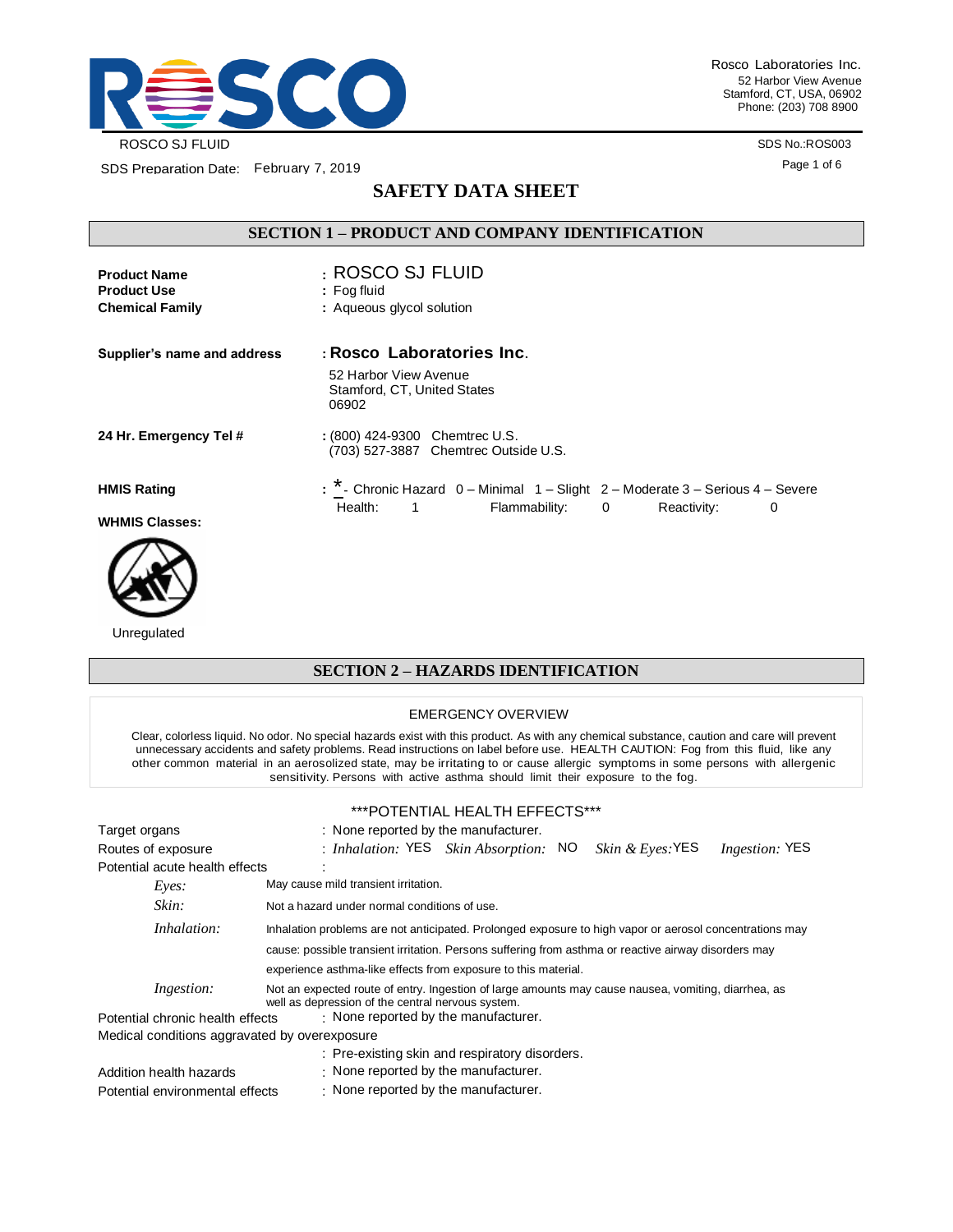

SDS No.:ROS003

Page 2 of 6

## **SECTION 3 – COMPOSITION/INFORMATION ON INGREDIENTS**

|                    |           |            | <b>ACGIH TLV</b>  |             | <b>OSHA PEL</b>                            |             |
|--------------------|-----------|------------|-------------------|-------------|--------------------------------------------|-------------|
| Ingredients        | CAS#      | % (weight) | <b>TWA</b>        | <b>STEL</b> | <b>PEL</b>                                 | <b>STEL</b> |
| Water              | 7732-18-5 | N/Av       | N/Av              | N/Av        | N/Av                                       | N/Av        |
| Triethylene glycol | 112-27-6  | N/Av       | N/Av              | N/Av        | N/Av                                       | N/Av        |
| Propylene glycol   | 57-55-6   | N/Av       | $10 \text{ mg/m}$ | N/Av        | 50 ppm(total)<br>$: 10$ mg/m3<br>(aerosol) | N/Av        |

\* Note: The ACGIH TLV listed above for the following ingredient(s) is an AIHA WEEL: Propylene glycol

Oxidizing properties : None known or reported by the manufacturer.

|                                                                                             |                                                  | <b>SECTION 4 - FIRST AID MEASURES</b>                                                                                                                         |
|---------------------------------------------------------------------------------------------|--------------------------------------------------|---------------------------------------------------------------------------------------------------------------------------------------------------------------|
| Inhalation                                                                                  |                                                  | : Inhalation problems are not anticipated. Remove exposed person to fresh air if adverse                                                                      |
|                                                                                             |                                                  | effects, such as breathing difficulty arise. If irritation persists, seek prompt medical                                                                      |
|                                                                                             | attention.                                       |                                                                                                                                                               |
| Skin contact                                                                                |                                                  | : Flush skin with large amounts of water. Take off contaminated clothing and shoes<br>immediately. Wash affected areas with soap and water. Wash clothing and |
|                                                                                             |                                                  | decontaminate shoes before reuse. Obtain medical attention if symptoms develop and                                                                            |
|                                                                                             | persist.                                         |                                                                                                                                                               |
| Eye contact                                                                                 |                                                  | : Rinse immediately with plenty of water for at least 15 minutes. Lift upper and lower                                                                        |
|                                                                                             |                                                  | lids during flushing to ensure complete removal of chemical. If irritation persists,                                                                          |
|                                                                                             | seek prompt medical attention.                   |                                                                                                                                                               |
| Ingestion                                                                                   |                                                  | : Do NOT induce vomiting. Call a physician or Poison Control Centre immediately.                                                                              |
|                                                                                             |                                                  | Never give anything by mouth to an unconscious person. Drink 1 or 2 glasses of                                                                                |
|                                                                                             | water. Keep at rest.                             |                                                                                                                                                               |
| Notes for physician                                                                         | : Low degree of toxicity. Treat symptomatically. |                                                                                                                                                               |
|                                                                                             |                                                  |                                                                                                                                                               |
|                                                                                             |                                                  | <b>SECTION 5 - FIRE FIGHTING MEASURES</b>                                                                                                                     |
| Fire hazards/conditions of flammability: Not flammable under normal conditions of handling. |                                                  |                                                                                                                                                               |
| Flammability classification (OSHA 29 CFR 1910. 1200)                                        |                                                  |                                                                                                                                                               |
|                                                                                             | : Not flammable.                                 |                                                                                                                                                               |
| Flash point                                                                                 | : Not available.                                 |                                                                                                                                                               |
| Flash point Method                                                                          | : Not available.                                 | Auto-ignition temperature : Not available.                                                                                                                    |
| Lower flammable limit (% by vol.)                                                           | : Not available.                                 | Upper flammable limit (% by vol.)                                                                                                                             |
|                                                                                             |                                                  | : Not available                                                                                                                                               |
| Suitable extinguishing media                                                                |                                                  | : Dry chemical, alcohol foam, carbon dioxide, or water spray. Halogenated compounds.                                                                          |
| Explosion data: Sensitivity to mechanical impact / static discharge                         |                                                  |                                                                                                                                                               |
|                                                                                             |                                                  | : Not expected to be sensitive to mechanical impact or static discharge.                                                                                      |
| Special fire-fighting procedures/equipment                                                  |                                                  |                                                                                                                                                               |
|                                                                                             |                                                  | : Firefighters should wear full-face, self-contained breathing apparatus (MSHA / NIOSH                                                                        |
|                                                                                             |                                                  | approved or the equivalent) and impervious clothing.                                                                                                          |
| Hazardous combustion products                                                               |                                                  | : Carbon dioxide, carbon monoxide and other unidentified organic compounds.                                                                                   |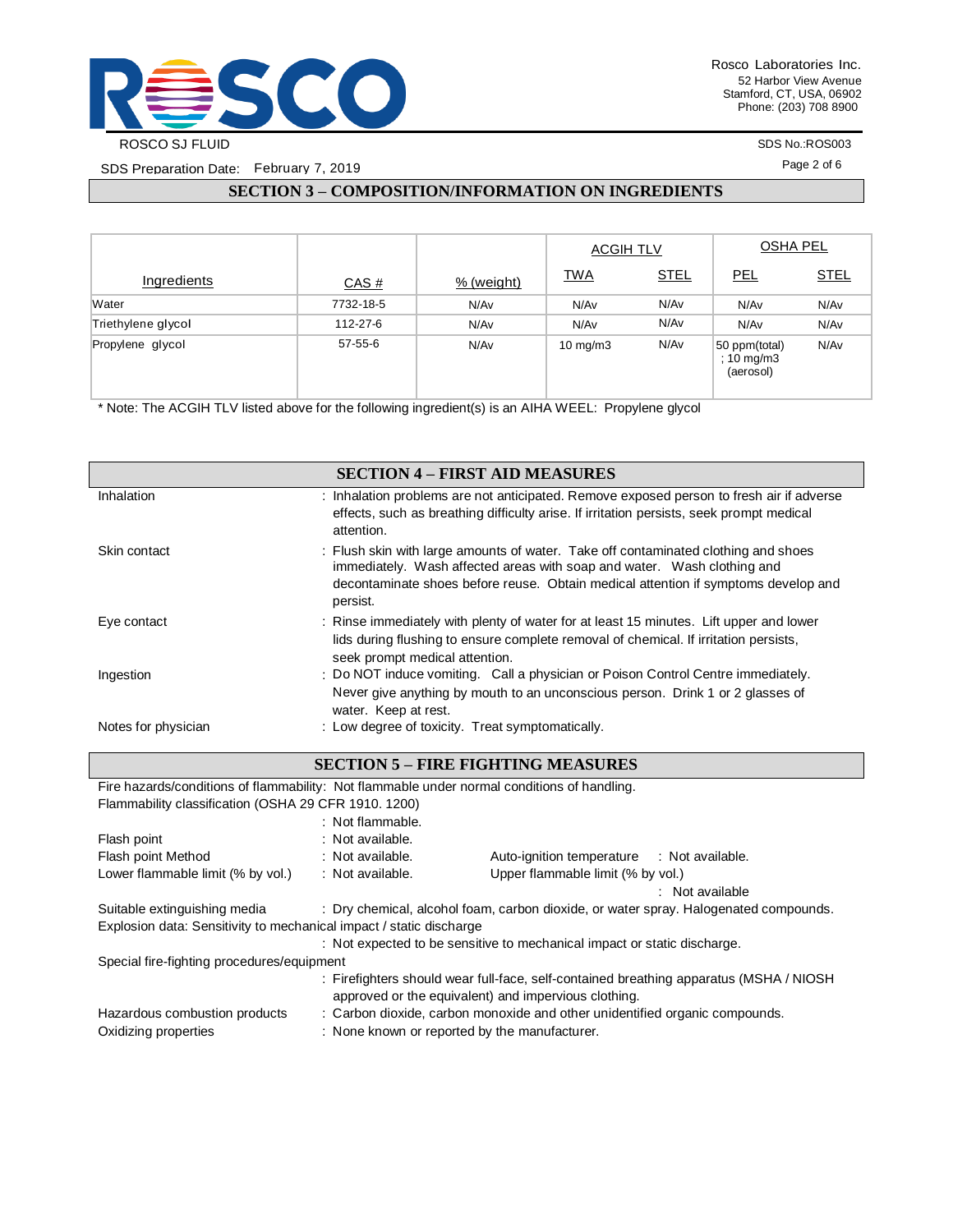

Rosco Laboratories Inc. 52 Harbor View Avenue Stamford, CT, USA, 06902 Phone: (203) 708 8900

SDS No.:ROS003

Page 3 of 6

|                           | <b>SECTION 6 - ACCIDENTAL RELEASE MEASURES</b>                                                                                                                                                                                                                                                                                                                                                            |
|---------------------------|-----------------------------------------------------------------------------------------------------------------------------------------------------------------------------------------------------------------------------------------------------------------------------------------------------------------------------------------------------------------------------------------------------------|
| Personal precautions      | : Wear suitable protective clothing (see Section 8).                                                                                                                                                                                                                                                                                                                                                      |
| Environmental precautions | : If necessary, dike well ahead of the spill to prevent runoff into drains, sewers, or any<br>natural waterway or drinking supply.                                                                                                                                                                                                                                                                        |
| Spill response/cleanup    | : Evacuate personnel to safe areas. Restrict access to area until completion of clean-up.<br>Recover free liquid or cover with inert absorbent material and place into appropriate<br>container for disposal. Dispose in accordance with all applicable federal, state,<br>provincial and local regulations. Contact your local, state, provincial or federal<br>environmental agency for specific rules. |
| Containment               | : Recover free liquid or cover with inert absorbent material and place into appropriate<br>container for disposal. Dispose in accordance with all applicable federal, state,<br>provincial and local regulations. Contact your local, state, provincial or federal<br>environmental agency for specific rules.                                                                                            |
|                           | <b>SECTION 7 – HANDLING AND STORAGE</b>                                                                                                                                                                                                                                                                                                                                                                   |

| Safe Handling procedures                              | : Do not ingest. Do not inhale aerosol. Avoid contact with skin and eyes. Keep containers<br>tightly closed when not in use. Use with adequate ventilation. Avoid breathing vapors.                                                                                                                                          |
|-------------------------------------------------------|------------------------------------------------------------------------------------------------------------------------------------------------------------------------------------------------------------------------------------------------------------------------------------------------------------------------------|
| Storage requirements                                  | : Store in a cool, dry, well-ventilated area. Inspect periodically for damage or leaks. Do not<br>store near any incompatible materials (see Section 10). Do not freeze. Keep container<br>tightly closed when not in use. Keep away from children. Do not store near food,<br>foodstuffs, drugs, or potable water supplies. |
| Incompatible materials<br>Special packaging materials | : Strong oxidizing agents and acids.<br>: Liquid-proof glass, plastic or non-corrodible metal containers are recommended.                                                                                                                                                                                                    |

### **SECTION 8 – EXPOSURE CONTROLS AND PERSONAL PROTECTION**

|                                | Ventilation and engineering measures: General mechanical ventilation is sufficient for use with this product. Local ventilation is<br>recommended if the product is misted or used in a confined space, or if the TLV is |
|--------------------------------|--------------------------------------------------------------------------------------------------------------------------------------------------------------------------------------------------------------------------|
|                                | exceeded.                                                                                                                                                                                                                |
| Respiratory protection         | : None required under normal conditions. If the TLV is exceeded, a NIOSH/MSHA-<br>approved respirator is advised.                                                                                                        |
| Skin protection                | : None required under normal conditions. Gloves of natural rubber or polyvinyl chloride-<br>coated gloves are recommended.                                                                                               |
| Eye / face protection          | : None required under normal conditions. If splashing might occur, wear eye protection<br>such as safety glasses with side shields.                                                                                      |
| Other protective equipment     | : Emergency showers and eyewash facilities should be nearby.                                                                                                                                                             |
| General hygiene considerations | : Wash hands before breaks and immediately after handling the product. Wash hands<br>before breaks and at the end of workday.                                                                                            |

| <b>SECTION 9 – PHYSICAL AND CHEMICAL PROPERTIES</b> |                         |                                           |                            |  |
|-----------------------------------------------------|-------------------------|-------------------------------------------|----------------------------|--|
| Physical state                                      | : Liguid.               | Appearance                                | : Clear, colorless liquid. |  |
| Odor                                                | : Faint odor.           | Odor threshold                            | : Not available.           |  |
| pH                                                  | $: 7.0$ (approximately) |                                           |                            |  |
| Boiling point                                       | : $100 - 234.3$ °C      | Specific gravity                          | $: 1.12$ (approximately)   |  |
| Melting/Freezing point                              | : Not available         | Coefficient of water/oil distribution     |                            |  |
|                                                     |                         |                                           | : Not available.           |  |
| Vapor pressure (mmHg @20°C/68°F): 8.40              |                         | Solubility in water                       | : Soluble.                 |  |
| Vapor density $(Air = 1)$                           | : Not available.        | Evaporation rate (n-Butyl acetate = $1$ ) |                            |  |
|                                                     |                         |                                           | : 0.01                     |  |
| Volatile organic Compounds (VOC's) (lbs/gal: g/l)   | : Not available.        | Volatiles (% by weight)                   | : Not available.           |  |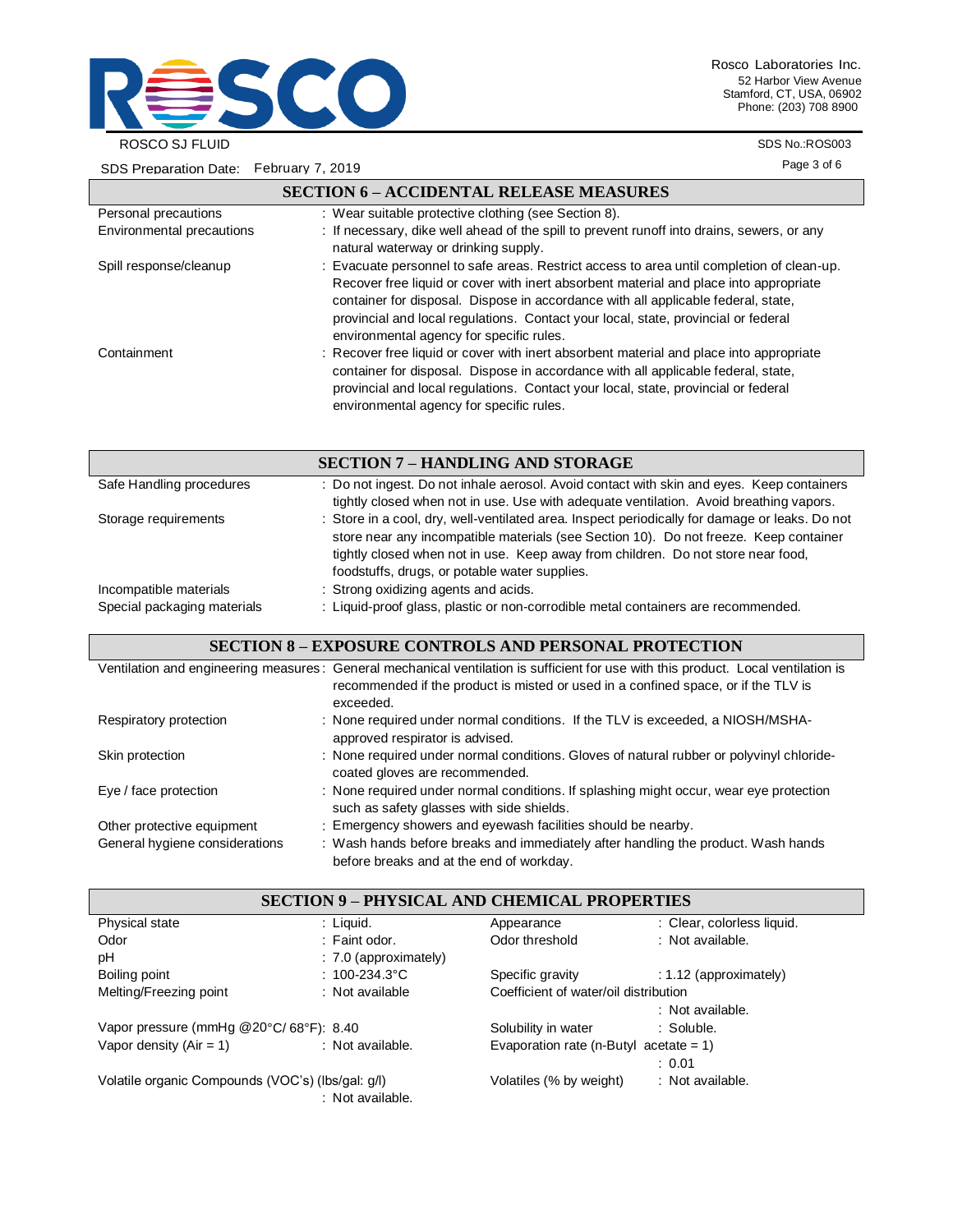

Rosco Laboratories Inc. 52 Harbor View Avenue Stamford, CT, USA, 06902 Phone: (203) 708 8900

SDS No.:ROS003

Page 4 of 6

| SDS Preparation Date: February 7, 2019 |  |                     |
|----------------------------------------|--|---------------------|
| Viscosity                              |  | : Not available.    |
| Special Remarks On Fire Hazards        |  | : Not flammable und |

der normal conditions of use.

### **SECTION 10 – REACTIVITY AND STABILITY DATA**

| Stability and reactivity               | : Stable under normal conditions.                                                   |
|----------------------------------------|-------------------------------------------------------------------------------------|
| Hazardous polymerization               | : Will not occur.                                                                   |
| Conditions to avoid                    | : Combination with strong oxidizers and/or acids may cause explosive decomposition. |
| Materials to Avoid and Incompatibility |                                                                                     |
|                                        | : Strong oxidizing agents and acids.                                                |
| Hazardous decomposition products       | : Carbon monoxide, carbon dioxide, aldehydes, ketones, and hydrocarbons.            |

# **SECTION 11 – TOXICOLOGICAL INFORMATION**

|                                                                                                                                                                          | $LC_{50}(4hr)$                                                                                                                                                                                                                                                                                                                                                                                                                      | LD <sub>50</sub>   |                       |  |  |
|--------------------------------------------------------------------------------------------------------------------------------------------------------------------------|-------------------------------------------------------------------------------------------------------------------------------------------------------------------------------------------------------------------------------------------------------------------------------------------------------------------------------------------------------------------------------------------------------------------------------------|--------------------|-----------------------|--|--|
| Ingredients                                                                                                                                                              | inh, rat                                                                                                                                                                                                                                                                                                                                                                                                                            | <u>oral</u>        | dermal                |  |  |
| Water                                                                                                                                                                    | N/Av                                                                                                                                                                                                                                                                                                                                                                                                                                | $>90$ mL/kg (rat)  | N/Av                  |  |  |
| Triethylene glycol                                                                                                                                                       | N/Av                                                                                                                                                                                                                                                                                                                                                                                                                                | 12,800 mg/kg (rat) | 22,460 mg/kg (rabbit) |  |  |
| Propylene glycol                                                                                                                                                         | N/Av                                                                                                                                                                                                                                                                                                                                                                                                                                | 20,000 mg/kg (rat) | 20,800 mg/kg (rabbit) |  |  |
| Toxicological data                                                                                                                                                       | : Low order of toxicity for normal industrial handling.                                                                                                                                                                                                                                                                                                                                                                             |                    |                       |  |  |
| Carcinogenic status<br>Reproductive effects<br>Teratogenicity<br>Mutagenicity<br>Reproductive effects<br>Irritancy<br>Sensitization to material<br>Synergistic materials | : No components are listed as carcinogens by ACGIH, IARC, OSHA or NTP.<br>: Not expected to have other reproductive effects.<br>: Not expected to be a teratogen.<br>: Not expected to be mutagenic in humans.<br>: Not expected to have other reproductive effects.<br>: Direct contact may cause mild eye irritation. Possible inhalation irritant.<br>: Not expected to be a sensitizer.<br>: None reported by the manufacturer. |                    |                       |  |  |

| <b>SECTION 12 – ECOLOGICAL INFORMATION</b>  |                                                                                                                                                                                                                                                                              |  |
|---------------------------------------------|------------------------------------------------------------------------------------------------------------------------------------------------------------------------------------------------------------------------------------------------------------------------------|--|
| Environmental effects                       | : None known or reported by the manufacturer. However, it is recommended not to allow<br>the material to enter the environment.                                                                                                                                              |  |
| Important environmental characteristics     |                                                                                                                                                                                                                                                                              |  |
|                                             | : Expected to be ultimately biodegradable.                                                                                                                                                                                                                                   |  |
| Ecotoxicological                            | : Not expected to be harmful to aquatic organisms. The bioconcentration potential is low.                                                                                                                                                                                    |  |
| <b>SECTION 13 – DISPOSAL CONSIDERATIONS</b> |                                                                                                                                                                                                                                                                              |  |
| Handling for Disposal                       | : See Section 7 (Handling and Storage) section for further details.                                                                                                                                                                                                          |  |
| Methods of Disposal                         | : Contact waste disposal services. Dispose in accordance with all applicable federal, state,<br>provincial and local regulations. Contact your local, state, provincial or federal<br>environmental agency for specific rules. Do not reuse container except for storage and |  |

shipment of the original product.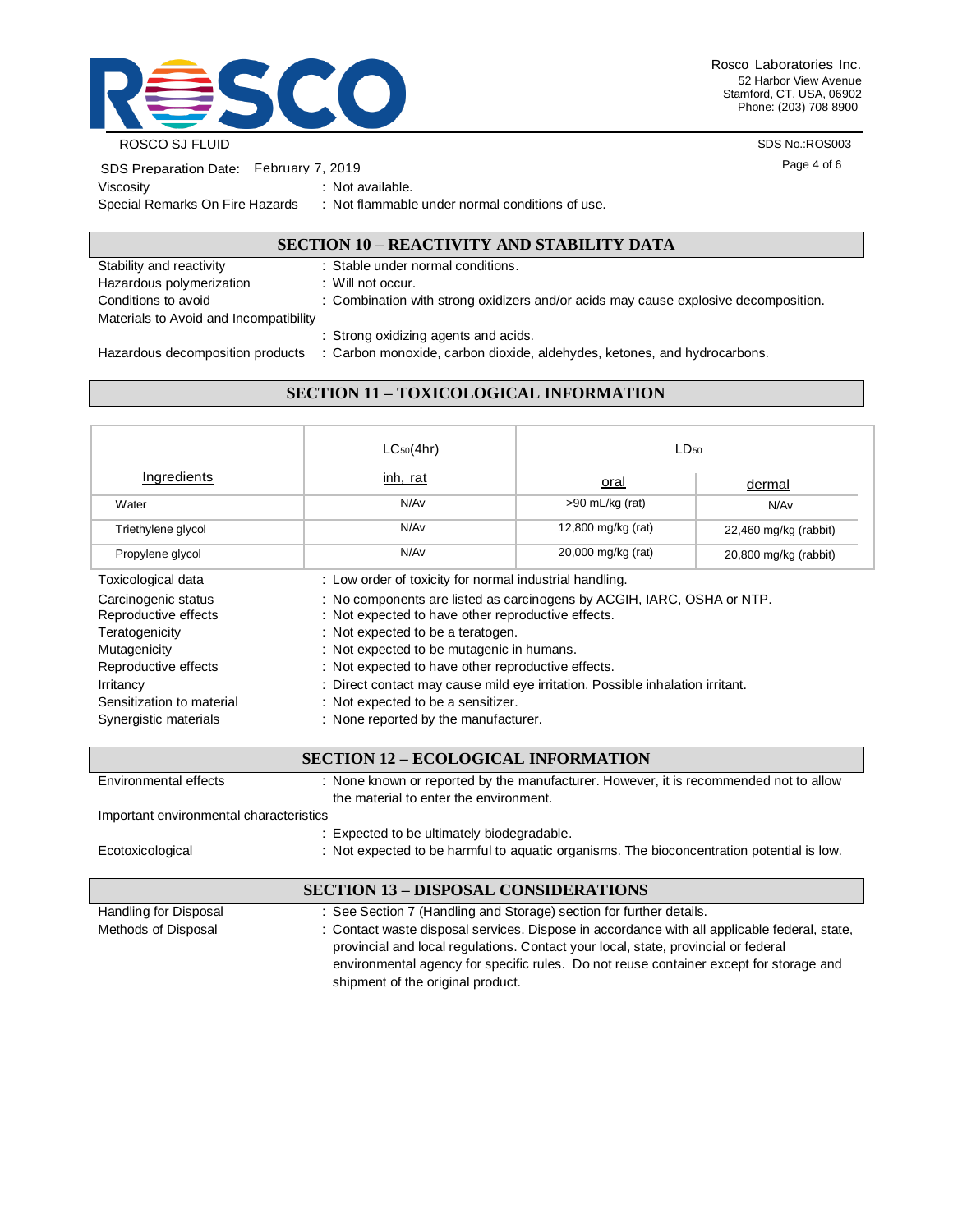

SDS No.:ROS003

Page 5 of 6

SDS Preparation Date: February 7, 2019

#### **SECTION 14 – TRANSPORTATION INFORMATION**

| Regulatory<br>Information                     | <b>UN Number</b> | Shipping Name  | Class         | Packing<br>Group | Label |
|-----------------------------------------------|------------------|----------------|---------------|------------------|-------|
| <b>TDG</b>                                    | None             | Not regulated. | Not regulated | -None-           |       |
| <b>TDG</b><br>Additional<br>information       | None.            |                |               |                  |       |
| 49CFR/DOT                                     | None             | Not regulated. | Not regulated | -None-           |       |
| 49CFR/DOT<br>Additional<br>information        | None.            |                |               |                  |       |
| <b>ICAO/IATA</b>                              | None             | Not regulated. | Not regulated | -None-           |       |
| <b>ICAO/IATA</b><br>Additional<br>information | None.            |                |               |                  |       |
| <b>IMDG</b>                                   | None             | Not regulated. | Not regulated | -None-           |       |
| <b>IMDG</b><br>Additional<br>information      | None.            |                |               |                  |       |

### **SECTION 15 – REGULATORY INFORMATION**

US Federal Information:

TSCA: All listed ingredients appear on the Toxic Substances Control Act (TSCA) inventory.

SARA Section 313: This material is not subject to SARA notification requirements, since it does not contain any Toxic Chemical Constituents above de minimus concentrations.

US State Right to Know Laws:

California Proposition 65: To the best of our knowledge, this product does not contain any chemicals known to the State of California to cause cancer or reproductive harm.

#### Canadian Regulations:

Canadian Environmental Protection Act (CEPA) information: All ingredients listed appear on the Domestic Substances List (DSL).

Canadian WHMIS Classification: Class D2B (Materials Causing Other Toxic Effects, Toxic Material)

This product has been classified according to the hazard criteria of the CPR and the SDS contains all of the information required by the CPR.